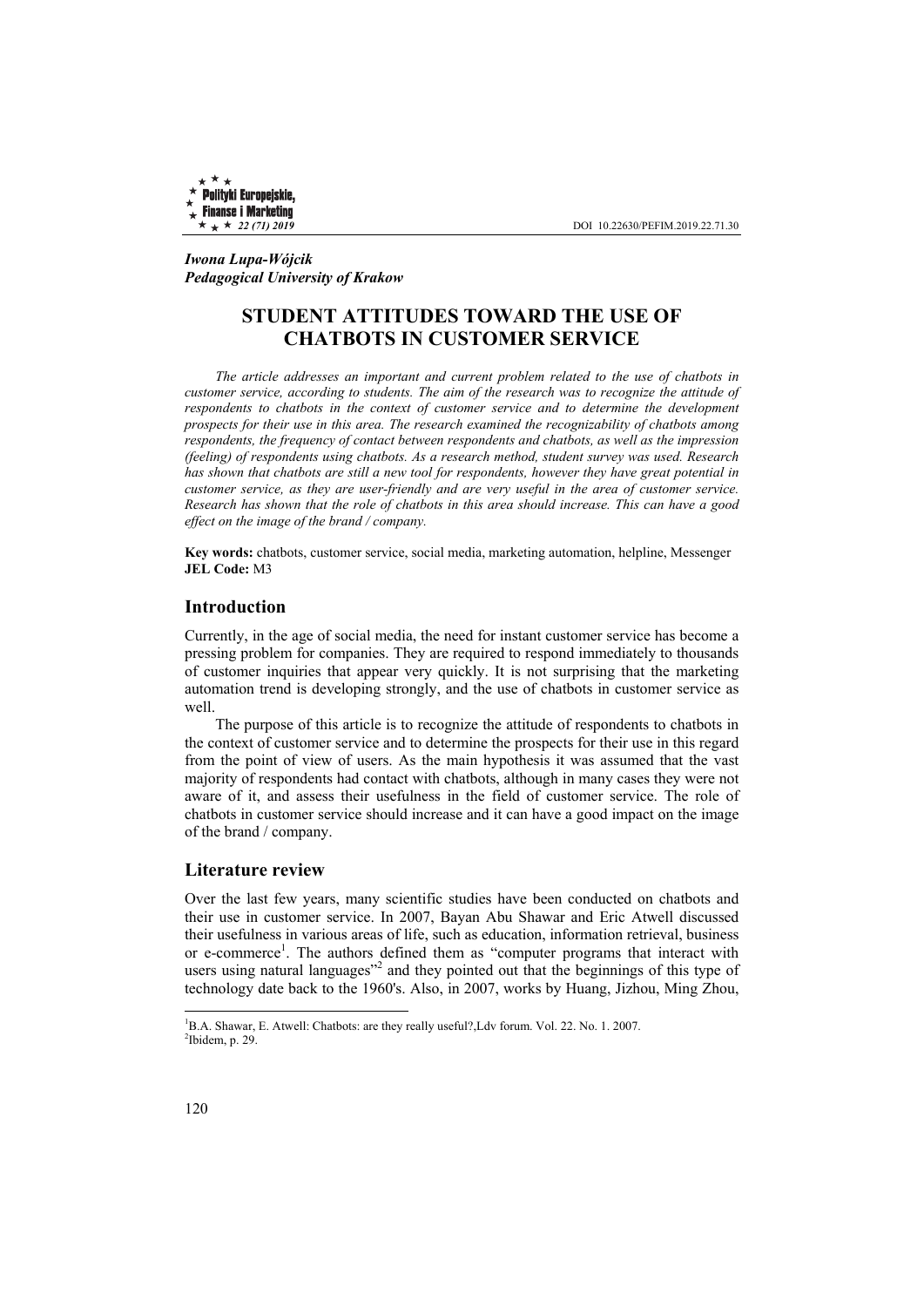and Dan Yang, similarly defined chatbot as a "conversational agent that interacts with users in a certain domain or on a certain topic with natural language sentences"<sup>3</sup>. R. Dale in 2016 wrote a work entitled "The return of the chatbots", exploring what had changed in the last decades due to the use of chatbots, since they have such a long history<sup>4</sup>. During this time, many studies were carried out related to the technical aspects of using chatbots in conversation with people. For example, authors have wondered why people use chatbots<sup>5</sup>. An interesting study is also shown by J. Hill, W.R. Ford and I.G. Farreras, presenting "a comparison between human–human online conversations and human– chatbot conversations"<sup>6</sup>. This type of research has undoubtedly contributed to the development of chatbots in customer service.

In the area of communication with clients, chatbots have also been used by companies for a long time. Understanding the concept of chatbot very widely (as in this article), one can give many examples of using chatbots in customer service, e.g. automatic e-mails sent after making a purchase in an online store. Courier companies also use chatbots for customer service on a large scale. One can read a lot about chatbots in customer communication in A. Braun's book from 2003<sup>7</sup>. However, the real revolution associated with the use of chatbots in customer service came with the development of social media in this area, which was noticed, for example, by A. Xu, Z. Liu, Y. Guo, V. Sinha, & R. Akkiraj<sup>8</sup>.

Currently, chatbots are present on many company websites, providing customer support while making purchase decisions and even replacing the helpline to some extent. Many companies develop chatbots on Messenger, which is currently the most popular communicator in Poland and in the world<sup>9</sup>, closely related to Facebook. It is anticipated that by 2020, 80% of companies in the world will use chatbots, and by 2022, banks may automate up to  $90\%$  of customer interaction with chatbots<sup>10</sup>. However chatbots on Messenger are still new to users, and their wider use in customer service may raise doubts. For example "46% of Internet users in the US would rather receive online support from a live person, even if the chatbot can save them a lot of time"<sup>11</sup>. Customers fear that chatbots hinder contact with a live person (50.7%) and give too many unhelpful answers  $(47.5\%)^{12}$ . Therefore the use of chatbots in customer service is a big challenge for companies.

<sup>&</sup>lt;sup>3</sup>J. Huang, M. Zhou, D. Yang: Extracting Chatbot Knowledge from Online Discussion Forums, IJCAI. Vol. 7. 2007, p. 423.

<sup>&</sup>lt;sup>4</sup>R. Dale: The return of the chatbots, Natural Language Engineering 22.5 (2016): 811-817.

P.B. Brandtzaeg, A. Følstad: Why people use chatbots, International Conference on Internet Science. Springer, Cham, 2017.

<sup>&</sup>lt;sup>6</sup>J. Hill, W.R. Ford, I.G. Farreras: Real conversations with artificial intelligence: A comparison between human–human online conversations and human–chatbot conversations." Computers in Human Behaviour 49 (2015): 245-250.

<sup>&</sup>lt;sup>7</sup>A. Braun, Chatbots in der Kundenkommunikation. Springer-Verlag, 2013.

Xu, Anbang, et al.: A new chatbot for customer service on social media. Proceedings of the 2017 CHI Conference on Human Factors in Computing Systems. ACM, 2017. 9 https://napoleoncat.com/stats/ (28.02.2019).

<sup>&</sup>lt;sup>10</sup>Chatbot Report 2019: Global Trends and Analysis, https://chatbotsmagazine.com/chatbot-report-2019-globaltrends-and-analysis-a487afec05b(14.10.2019).

 $11$  Ibid.

 $12$  Ibid.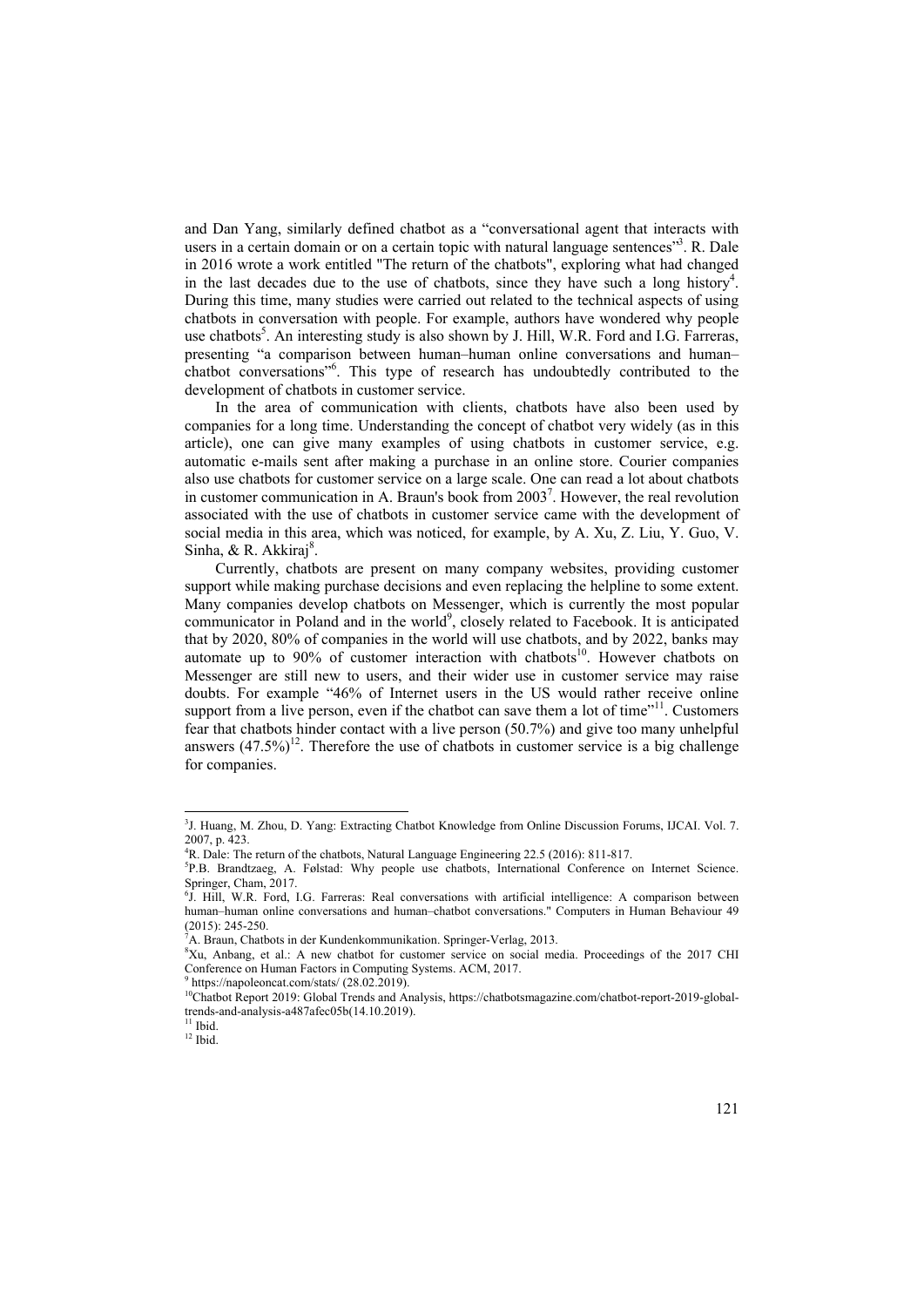### **Methodology**

The aim of the research was to recognize the attitude of respondents to chatbots in the context of customer service and to determine the development prospects for their use in this area. The following sub-objectives have been indicated:

- determining the recognizability of chatbots among respondents,
- recognition of the frequency of contact of respondents with chatbots,
- examining the feelings of respondents in relation to chatbots,
- determining the suitability of chatbots in customer service,
- recognizing the possibilities of developing the use of chatbots in the context of customer service.

As the main hypothesis, it was assumed that the vast majority of respondents had contact with chatbots, although in many cases they were not aware of it. They assess relatively well the usefulness of chatbots in the field of customer service. The role of chatbots in customer service should increase and it can have a good impact on the image of the brand / company.

The following specific hypotheses were formulated:

- H1: Respondents, despite the very frequent use of various types of internet services (eg e-mail, Facebook, Messenger, internet shopping), in many cases cannot determine if they have ever met with any chatbot.
- H2: Respondents can determine contact with a given chatbot only after being asked about it directly (giving an example).
- H3: Respondents positively assess the usefulness of pop-ups chatbots on the websites of companies and of chatbots in Messenger.
- H4: In the opinion of the respondents, chatbots have a beneficial effect on the image of the brand or company that uses them in customer service.
- H5: According to respondents, chatbots are a good alternative to other communication channels in the field of customer service, and their development in this direction is desirable.

A survey was used to verify the hypotheses. The questionnaire consisted of 12 questions regarding the attitude of respondents to chatbots, as well as the usefulness of these tools in customer service. In addition, the questionnaire contained two metrics questions about gender and age of the respondents. The questionnaire was sent in electronic form to students of the Pedagogical University of Krakow (Poland). Students constitute a group of "technologically advanced" consumers, which means that they set the directions of trends. All surveyed students are internet users. If the hypothesis that the knowledge and use of chatbots in this group is small is confirmed, it should be assumed that also in other groups of Internet users these attitudes will not be different.

The research sample was 120 people. The study is a pilot. Respondents were mainly women (83%). Men constituted the decided minority (17%). The respondents were mainly aged 18-25 (96%). The research was carried out in February 2019.

## **Findings**

To verify the hypotheses, information on how often the respondents use selected internet services, such as e-mail, Facebook, Messenger or an online store (including Allegro - the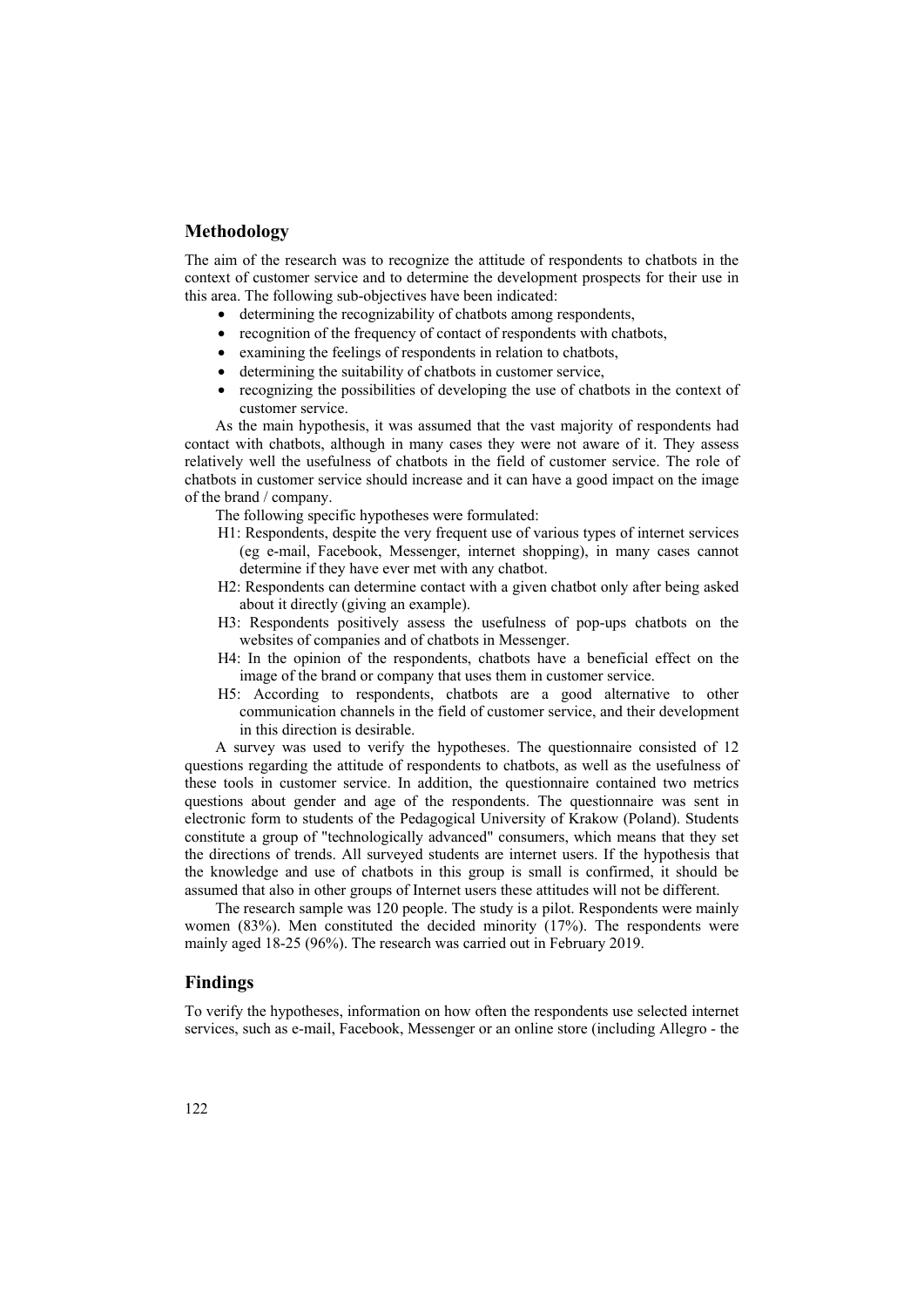Polish equivalent of eBay), was determined. Using these services means very high probability, or rather the certainty that the respondents had contact with chatbots. For example, the use of courier services was also been verified, as they use chatbots on a large scale in customer service (e.g. for tracking shipments). The information collected on this top ic is summari zed in Figure 1.

As many as 95% of respondents very often use Messenger (only 2% indicated that they never do), and nearly 80% - Facebook. In addition, 42% of respondents sometimes shop online, and 33% - rather often. Many people also use, for example, courier services  $(36\%$  - sometimes,  $31\%$  - rather often).



**Figure 1.** The frequency of use of selected services by respodents  $(N=120)$ Source: Author's own research.

Generally, surveyed students use selected internet services on a large scale. It was examined whether they declared contact with a chatbot (Figure 2).



**Figure 2.** Contact of respondents with chatbot (according to themselves) $(N=120)$ Source: Author's own research.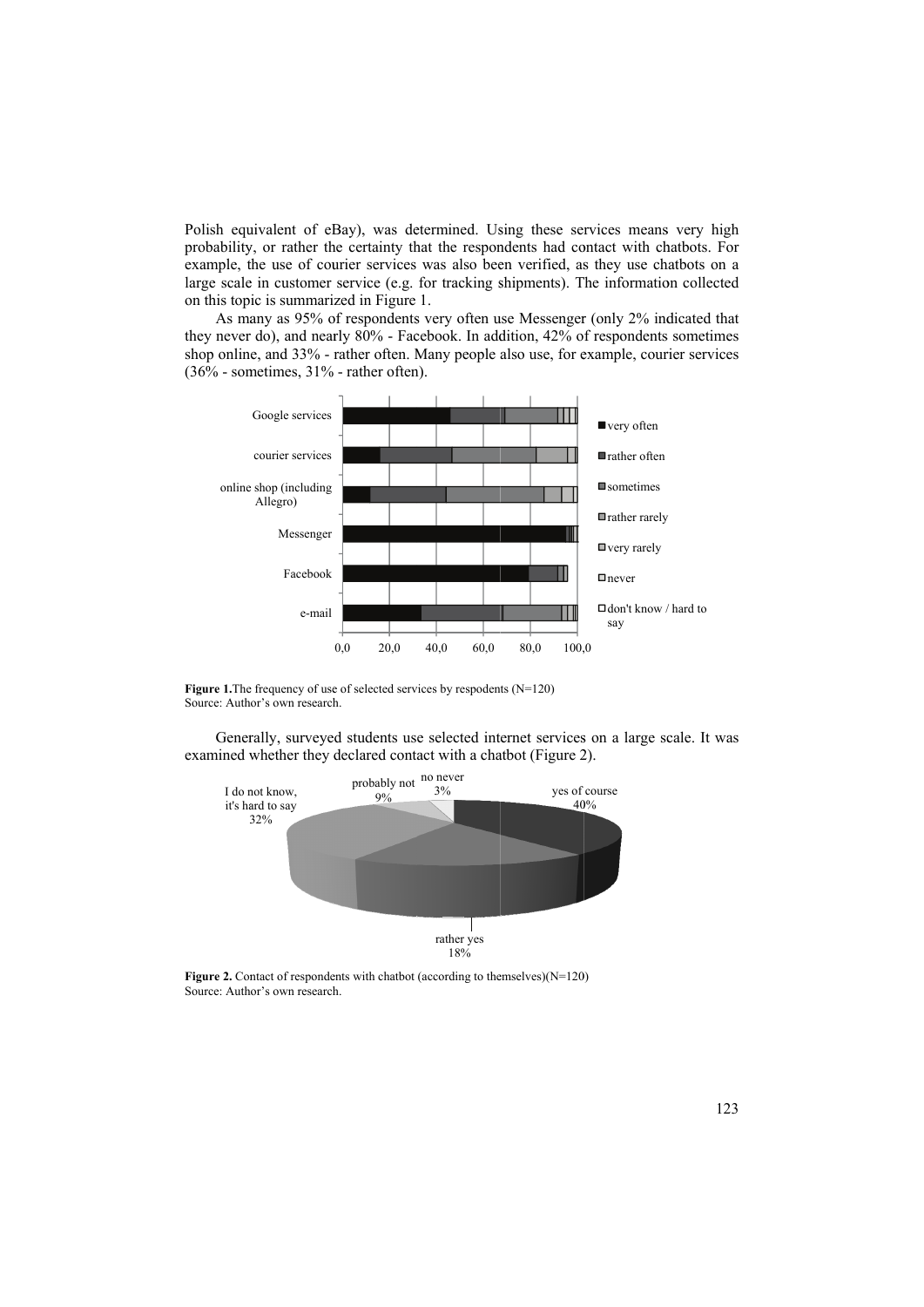40% of the surveyed students decided that they had contact with a chatbot, while 32% were unable to determine this issue. This data means that there is still an average awareness about chatbots among the respondents. The H1 hypothesis was confirmed that respondents - despite the very frequent use of various types of internet services (e.g. email, Facebook, Messenger, internet shopping) - in many cases cannot determine if they have ever met with any chatbot.

Anticipating such research results, students were asked how often they meet specific chatbots, e.g. pop-up chat windows on websites where they are invited to a conversation about the company's offer etc., Google Assistant, chatbots on Messenger, which provide specific information, e.g. about the weather, about company competitions, etc., chatbots on e-mail (they send information, e.g. about subscribing to a newsletter, about purchasing an item, etc.) or other (Figure 3).



It turns out that only 6% of the surveyed students have never encountered chat windows on the websites of various companies, 11% - with email chat chats and 13% with Google Assistant. Slightly more of the respondents indicated that they had never met with chatboxes on Messenger. These results confirm the H2 hypothesis that respondents can determine contact with a given chatbot only after being asked about it directly. In general, however, knowledge and awareness among the studied group of students about chatbots is rather average.

In the further stage of the research, to obtain more precise results, the questions for the respondents were limited to only two types of chatbots: pop-up chat windows on websites and to chatbots on Messenger.

First of all, the ratio of respondents to pop-up chat windows on websites will be discussed. The respondents were asked how often they use this type of chat to get more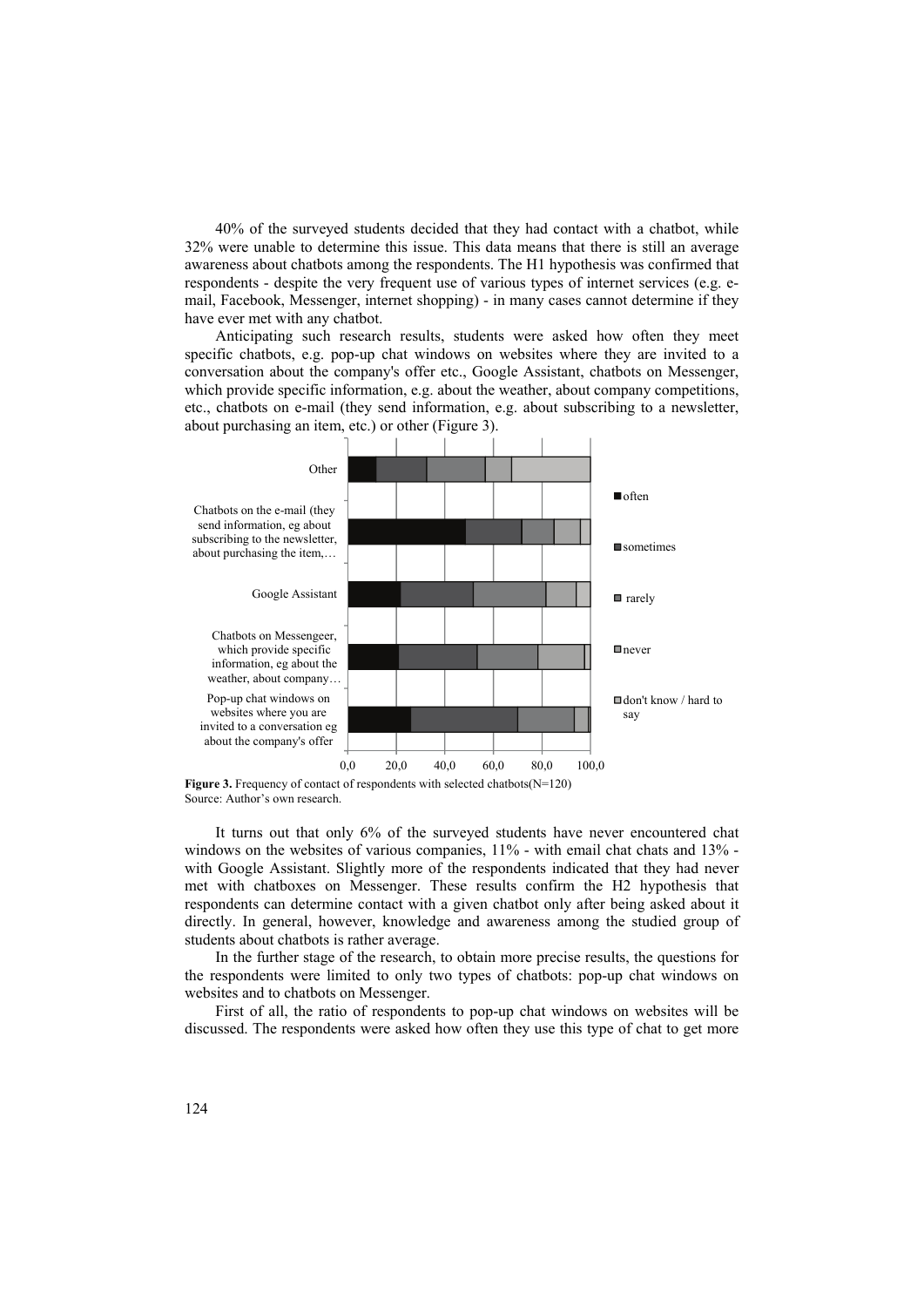information about, for example, the company's offer (Figure 4). The question contained a screenshot showing an example of such a conversation, so that the respondents understood well what chatbot was being referred to.



Figure 4. Frequency of use by respondents, chat on the website of a company to obtain more information, e.g. about its offe r (N=120)

Source: Author's own research.

The research showed that 52% of the surveyed students never used chat on a company's website, 29% use this communication channel rarely, and 14% - sometimes. Chat on websites is not a popular way of contact between customers and the company, which is not surprising, however - as it turns out - there are a lot of people who use this option.

The respondents who used the chat on the company's website  $(N = 55)$  were asked about the extent to which they managed to settle the matter thanks to this form of contact. Answers are presented on Figure 5.



**Figure 5.** The extent to which respondents managed to settle the matter via chat on the website  $(N=55)$ Source: Author's own research.

Every third respondent stated that s/he managed to settle the matter to a medium degree through the channel (36%), while 22% - rather large. This would indicate a rather positive assessment of the suitability of this form of customer contact with the company. One can see more on this topic on Figure 6.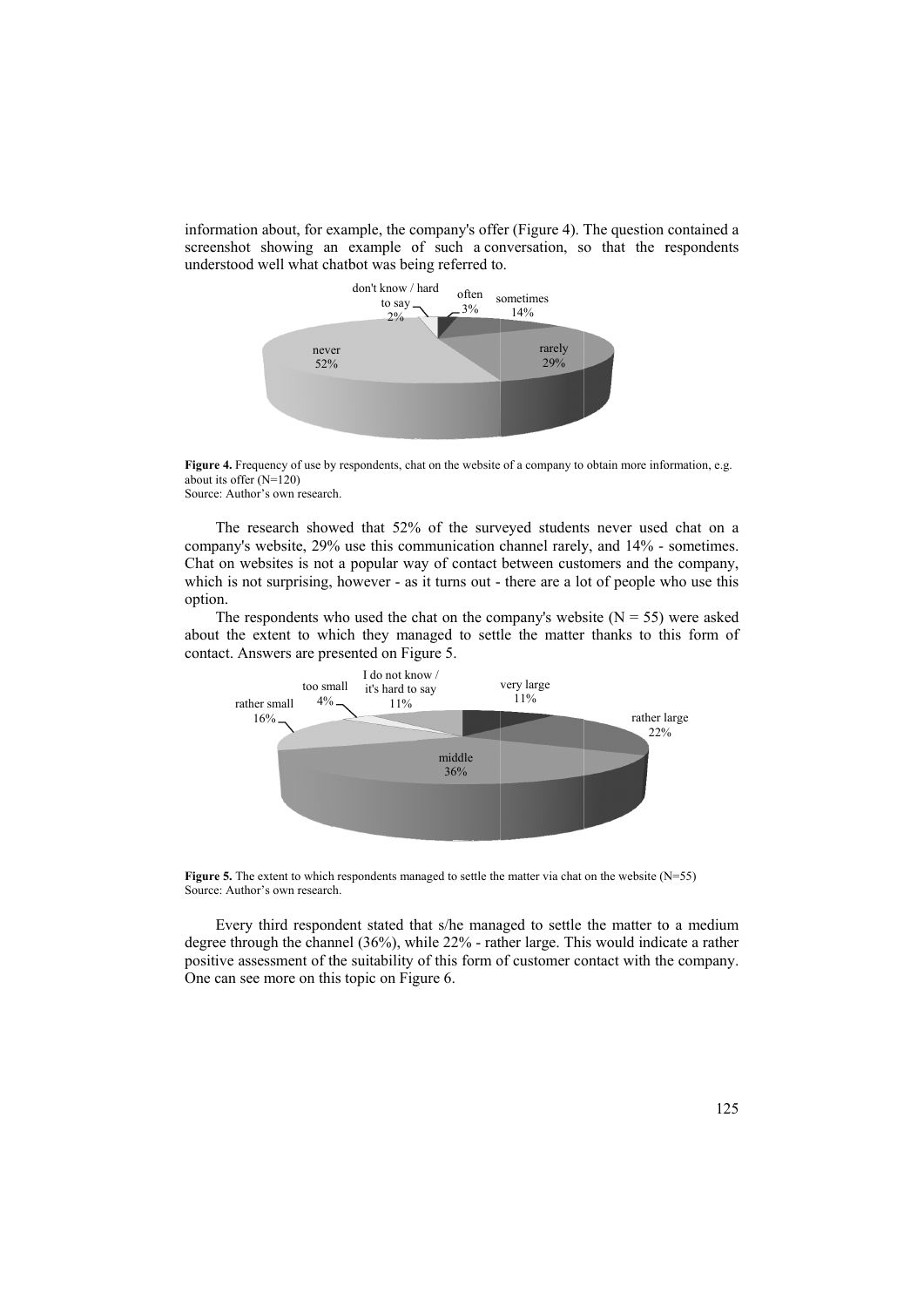

**Figure 6.** Respondents' assessment of the usefulness of chat on websites for a client seeking information about a company and its offer (N=120) Source: Author's own research.

Respondents rate the usefulness of popups on websites by an average (38%) or rather high (26%). Therefore it can be concluded that such solutions are useful in customer service.

Similarly, the ratio of respondents to chatbots on Messenger was examined. First, they were asked whether they had ever had a dialogue with a chatbot on Facebook or Messenger (a screenshot from the example of such a conversation was helpfully inserted in the questionnaire). Answers have been compiled on Figure 7.

Most of the respondents (60%) never had conversations with chatbot on Messenger. Only nearly every third surveyed student used this type of functionality (31%). It shows that the awareness and knowledge among students about chatbots in Messenger is generally low, which may be surprising, as respondents very often and on a large scale use this communicator. Moreover, the results of qualitative research published in the Report "Polish chatbots 2018" are confirmed, from which it appears that although respondents recruited for research  $(N = 20)$  are active users of the Messenger communicator, "the majority of them during the study have been in contact with chatbot for the first time in their life". The authors concluded that "chatbots are still a novelty". However, from these surveys it also follows that in spite of this the respondents did not have difficulties in communicating with a chatbot and carrying out the tasks entrusted to them (business scenarios). The vast majority of users received chatbots very positively. The participants of the research declared that in the future a similar task (e.g. the purchase of a cinema ticket) would be readily performed again in this new contact channel. Also important was the conclusion that chatbots have low "entry barriers" for new users, and Internet users are already open to first contacts with chatbots<sup>13</sup>.

<sup>&</sup>lt;sup>13</sup> Ibidem.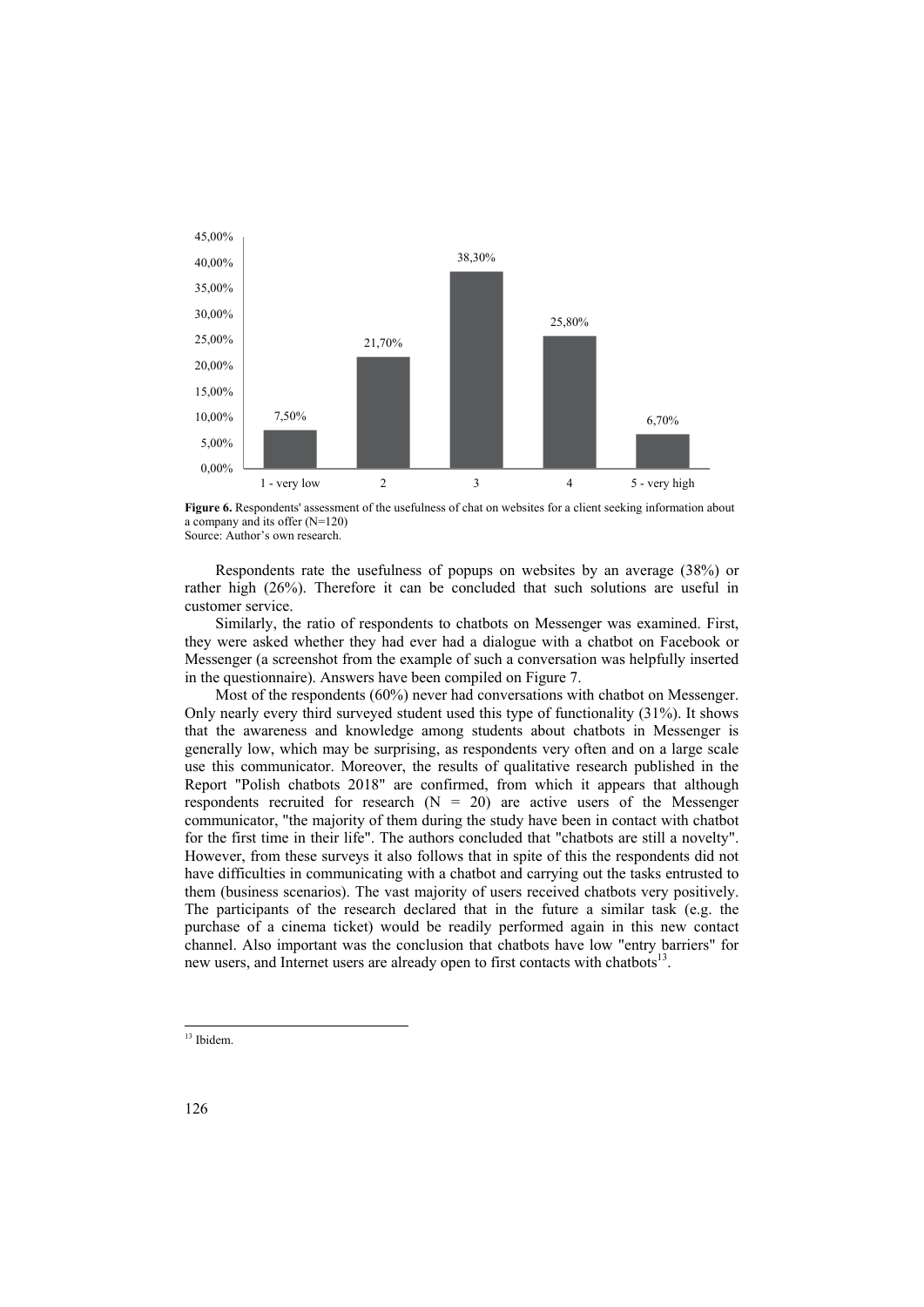

**Figure 7.** Conducting conversations with chatbot on Messenger by respondents  $(N=120)$ Source: Author's own research.

Chatbots on Messenger were also positively assessed by surveyed respondents in the context of customer service. Those who used this communication channel  $(N=37)$ were asked about their feelings from this conversation (Figure 8) and to what extent they managed to settle the matter thanks to this channel (Figure 9).



**Figure 8.** The feelings of the respondents in relation to conversations with chatbot on Messenger  $(N=37)$ Source: Author's own research.

It turns out that 46% of respondents who had conversations with chatbot on Messenger had average feelings, and 24% - rather good. Their overall impressions can be assessed as rather positive.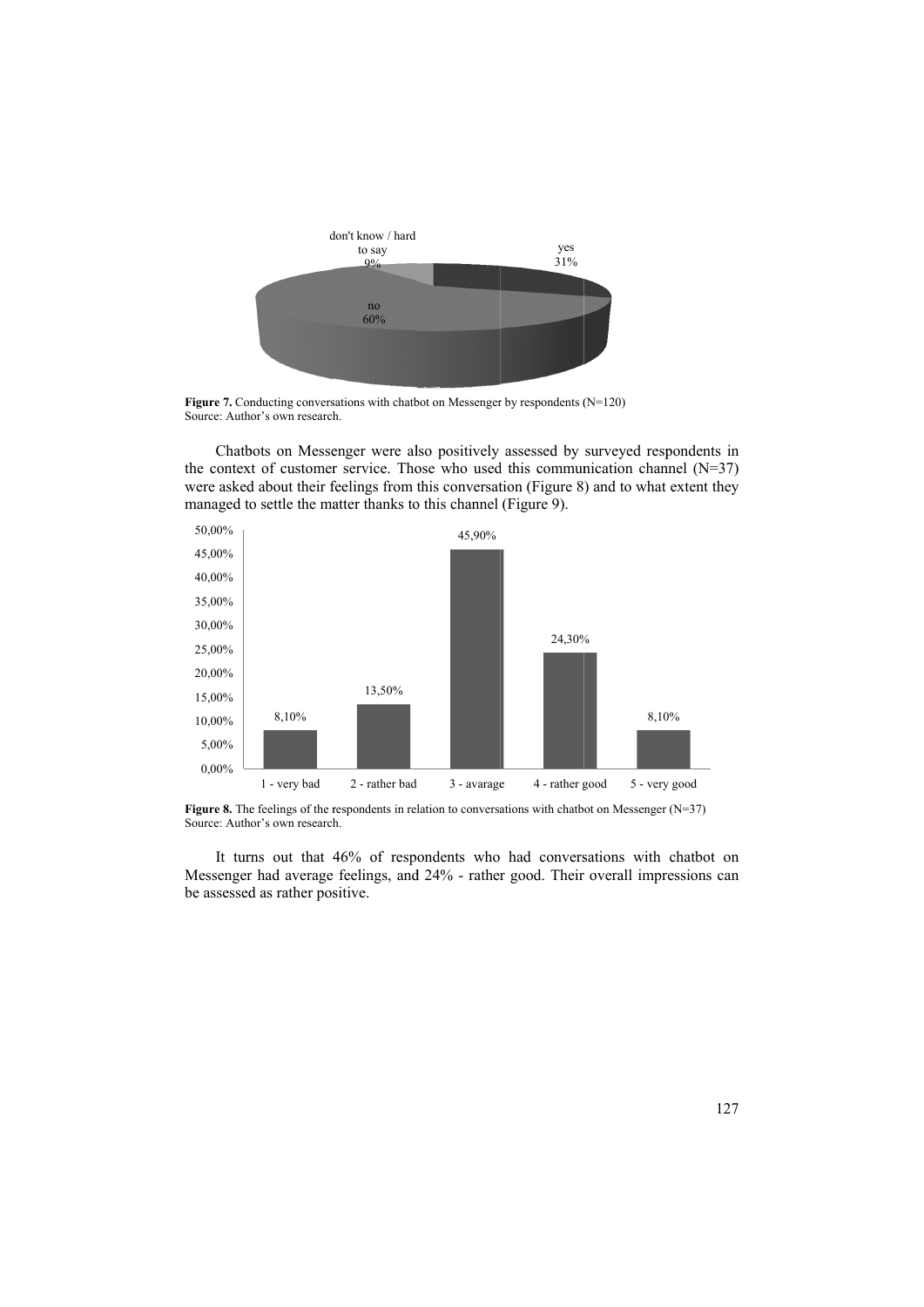

Figure 9. The extent to which respondents managed to settle the matter through conversation with the chatbot on Messenger (N=37) Source: Author's own research.

Every third respondent stated that thanks to chatbot on Messenger things were managed to a rather large extent (32%) or medium (32%). The general usefulness of Chatbots on Messenger is also assessed positively.

Based on the presented research results, H3 hypothesis can be accepted that respondents positively assess the usefulness of chatbots popping up on websites and chatbots in Messenger in customer service.

It was also important to verify the impact of chatbots on the image of a brand or company that uses them in customer service (Figure 10).



Figure 10. Respondents' assessment of the impact of using chatbots on the image of the brand / company that uses them in customer service (N=120) Source: Author's own research.

Almost half of respondents (43%) assess the impact of using chatbots on the image of a brand or company that uses them in customer service, as medium, and 36% - as good. It seems that - with some caution - one can accept the H4 hypothesis that chatbots have a beneficial effect on the image of a brand or company that uses them in customer service.

Finally, the respondents were asked what they think about the use of chatbots in the area of customer service: are they helpful and sympathetic (nice), or rather irritating, and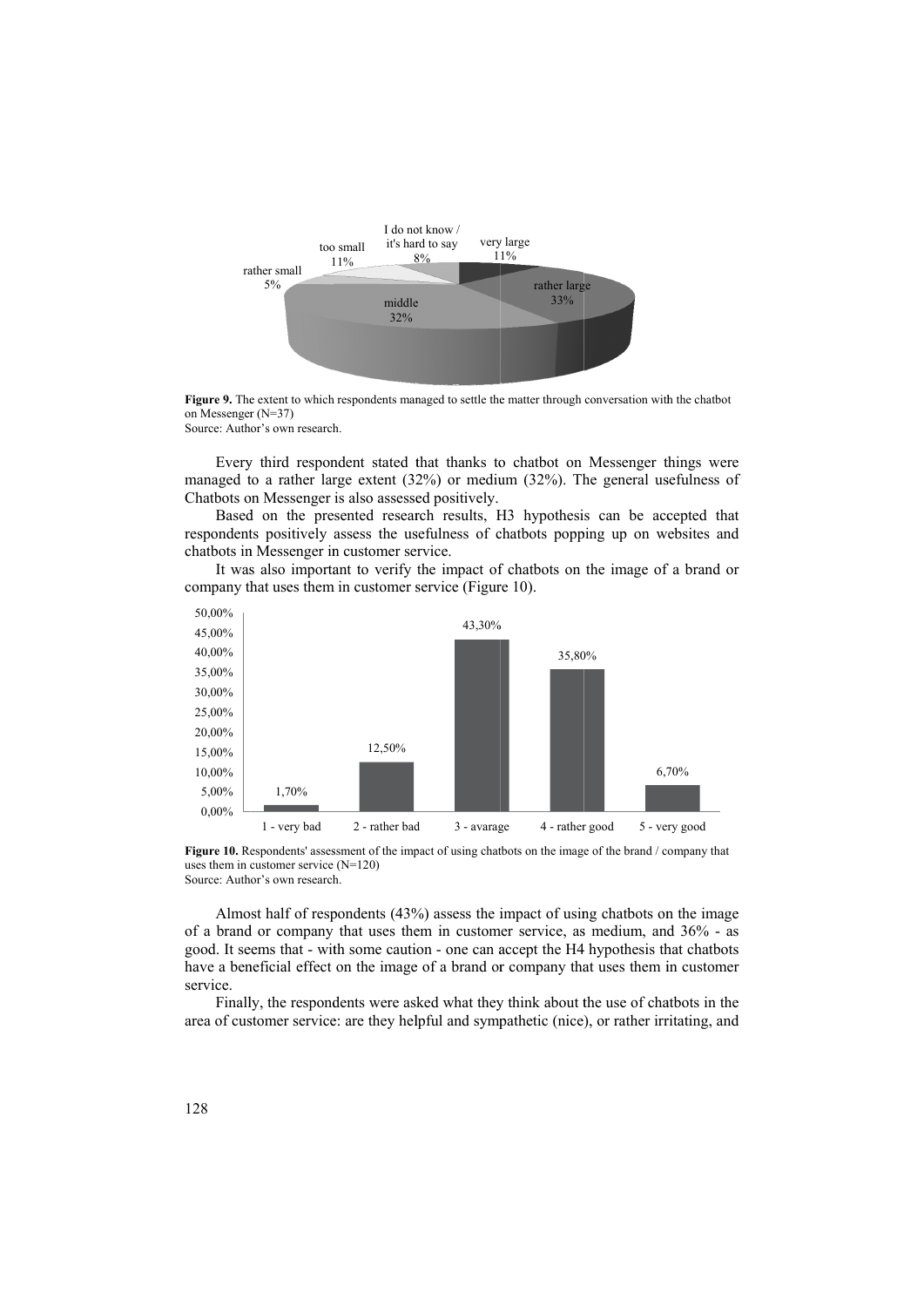



 $\Box$  definitely yes  $\Box$  rather yes  $\Box$  I do not know / it's hard to say  $\Box$  rather not  $\Box$  definitely not



According to 53% of surveyed students, chatbots are helpful in customer service, and according to 43% - they are nice. However for many of the respondents chatbots can be annoying (28% - definitely yes, 27% - rather yes). Probably it is mainly due to the opinion about chatbots on websites (they can disturb users when they pop up). Respondents appreciate the fact that chatbots respond quickly (40% - rather yes, 33% definitely yes) and are not difficult to use (43% - probably not, 31% - definitely not). This confirms the previously quoted conclusions from the Report that chatbots although they are new to many users - have a "low threshold" to entry, as they are userfriendly $14$ .

Over half of the respondents think that chatbots are a better solution than helpline (35% - rather yes, 19% - definitely yes). They can also replace helpline (33% - rather yes, 16% - definitely yes). Students admit that they represent the future in customer service (36% - rather yes, 17% - definitely yes).

The above research results allow us to accept the H5 hypothesis that chatbots are a good alternative to other communication channels in the field of customer service, and their development in this direction is desirable. Therefore, all hypotheses have been verified positively.

<sup>&</sup>lt;sup>14</sup> Raport. Polskie chatboty 2018, K2 Digital Transformation, p. 72.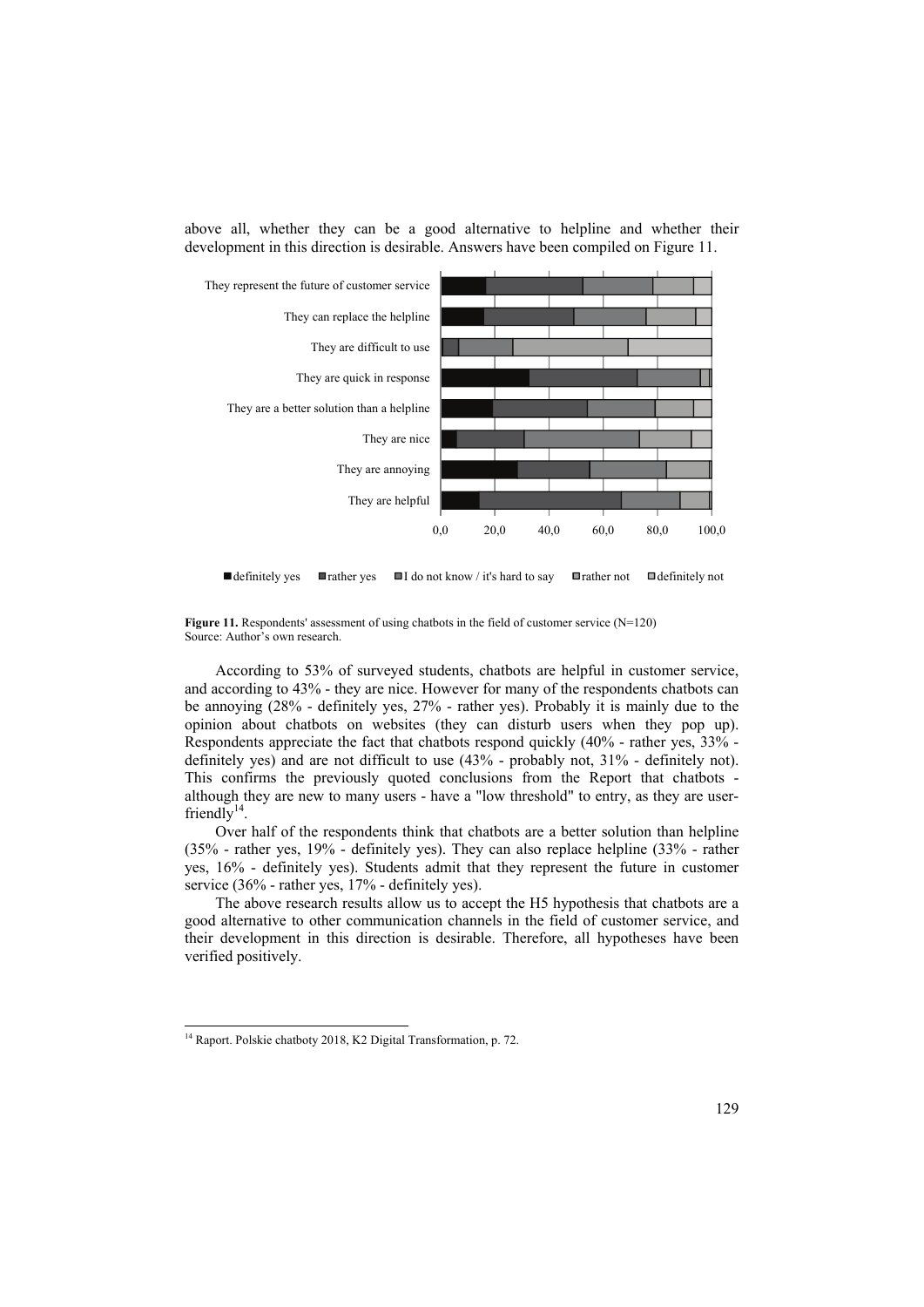## **Conclusions**

The obtained research results have achieved the purpose of the research, which was the recognition of the respondents' attitude to chatbots in the context of customer service and defining the development prospects for their use in this area. Studies have shown that respondents, despite the very frequent use of various types of internet services (e.g. e-mail, Facebook, Messenger, internet shopping), in many cases cannot determine if they have ever encountered any chatbot (H1). Respondents can determine contact with a given chatbot only after being asked for it directly (H2). At the same time their attitude towards chatbots is rather positive. Rather, they positively assess the usefulness of chatbots popping up on websites (although these are sometimes irritating) and chatbots in Messenger in customer service (H3). Chatbots also have a beneficial effect on the image of the brand or company that uses them in customer service (H4). Moreover, they are a good alternative to other communication channels in the field of customer service (such as helpline), and their development in this direction is desirable (H5). Surprising in the research is that students - although they are frequent Messenger users - still have low awareness about chatbots in this communicator. They are still new to them. On the other hand, chatbots are userfriendly, which definitely supports the belief that their role in customer service should increase. It will have a good effect on the image of the brand / company. Thus, the main hypothesis was confirmed.

#### **References**

Abdul-Kader S.A., Woods J.C.: Survey on chatbot design techniques in speech conversation systems." International Journal of Advanced Computer Science and Applications 6.7 (2015).

Xu, Anbang, et al.: A new chatbot for customer service on social media. Proceedings of the 2017 CHI Conference on Human Factors in Computing Systems. ACM, 2017.

Brandtzaeg P.B., Følstad A.: Why people use chatbots, International Conference on Internet Science. Springer, Cham, 2017.

Braun A., Chatbots in der Kundenkommunikation. Springer-Verlag, 2013.

Dale R.: The return of the chatbots, Natural Language Engineering 22.5 (2016).

Hill J., Ford W.R., Farreras I.G.: Real conversations with artificial intelligence: A comparison between human–human online conversations and human–chatbot conversations." Computers in Human Behavior 49 (2015): 245-250.

Huang J., Zhou M., Yang D.: Extracting Chatbot Knowledge from Online Discussion Forums, IJCAI. Vol. 7. 2007.

Radziwill N.M., Benton M.C.: Evaluating quality of chatbots and intelligent conversational agents. arXiv preprint arXiv:1704.04579 (2017).

Raport. Polskiechatboty 2018, K2 Digital Transformation, 2018.

Shawar B.A., Atwell E.: Chatbots: are they really useful?, Ldv forum. Vol. 22. No. 1. 2007.

Shawar A.B., Atwell E.: Using dialogue corpora to train a chatbot, Proceedings of the Corpus Linguistics 2003 conference. 2003.

Yan M. et al.: Building a chatbot with serverless computing." Proceedings of the 1st International Workshop on Mashups of Things and APIs. ACM, 2016.

https://napoleoncat.com/stats/ (28.02.2019).